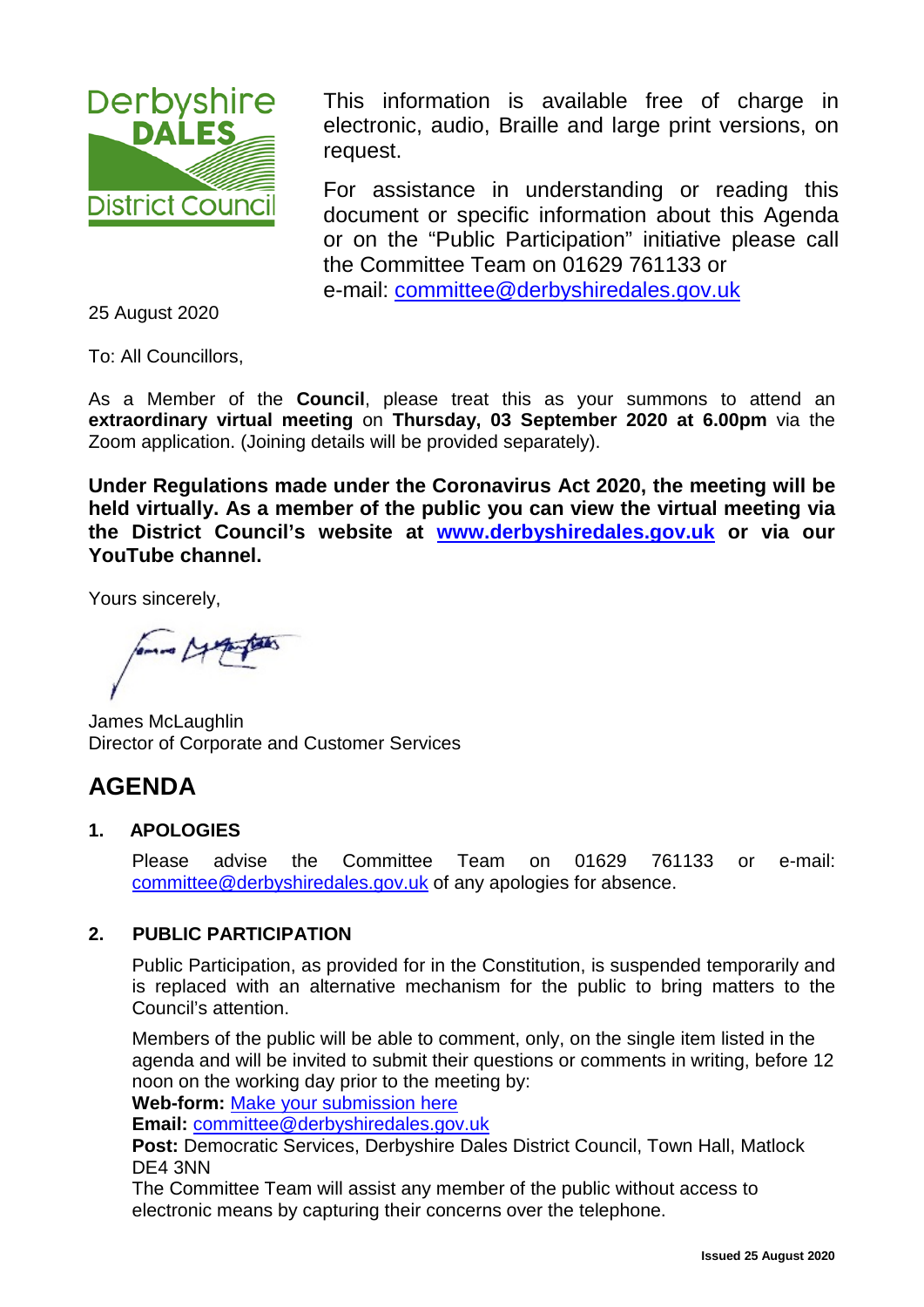**Phone:** 01629 761133 (working days only 9am – 5pm) Any such correspondence will be read out at the meeting.

The public will not be admitted to the meeting through virtual means. All meeting proceedings open to the public will be streamed live on our YouTube channel when all non -exempt items are being considered. Recordings of the meeting will also be available after the event on the District Council's website.

#### **3. INTERESTS**

Members are required to declare the existence and nature of any interests they may have in subsequent agenda items in accordance with the District Council's Code of Conduct. Those interests are matters that relate to money or that which can be valued in money, affecting the Member her/his partner, extended family and close friends. Interests that become apparent at a later stage in the proceedings may be declared at that time.

# **4. PROPOSAL OF A NOTICE OF MOTION (RULE OF PROCEDURE 7)**

#### **MOTION**

The Council will debate the following Motion, submitted by Councillors: Jacqueline Allison, Neil Buttle, Paul Cruise, Clare Gamble and Peter O'Brien, in accordance with Rule of Procedure 7.

That this Council:

*Notes the significant recent increase in the use of disposable barbecues in the open countryside in the District, and the number of wild fires that have had a devastating and long-lasting deleterious impact on the ecology and biodiversity of our precious natural landscapes.* 

*The Council therefore resolves to:* 

- *1. Urgently undertake a public consultation exercise to ascertain the level of support for the introduction of a Public Spaces Protection Order, to prohibit the use of portable and disposable barbecues, the lighting of fires, and any other activities which may increase the risk of wild fires; such an Order to extend to those areas of the District which are considered to be most vulnerable to outbreaks of wild fires;*
- *2. Include an Equalities Impact Assessment in the public consultation exercise, to ensure that the effect of any Order on all sections of the community is taken into account;*
- *3. Subject to the outcome of the public consultation exercise, and its consideration by Council, or an appropriate Committee, agree to the principal of the introduction of a Public Spaces Protection Order to prohibit the activities described in para 1 above;*
- *4. Ensure that the drafting of any Order does not disadvantage the local tourism and hospitality industry, such that activities prohibited in the open countryside may be permitted in controlled and supervised locations such as licensed caravan and camping sites, the grounds of public houses, and under the auspices of managed and supervised community events;*